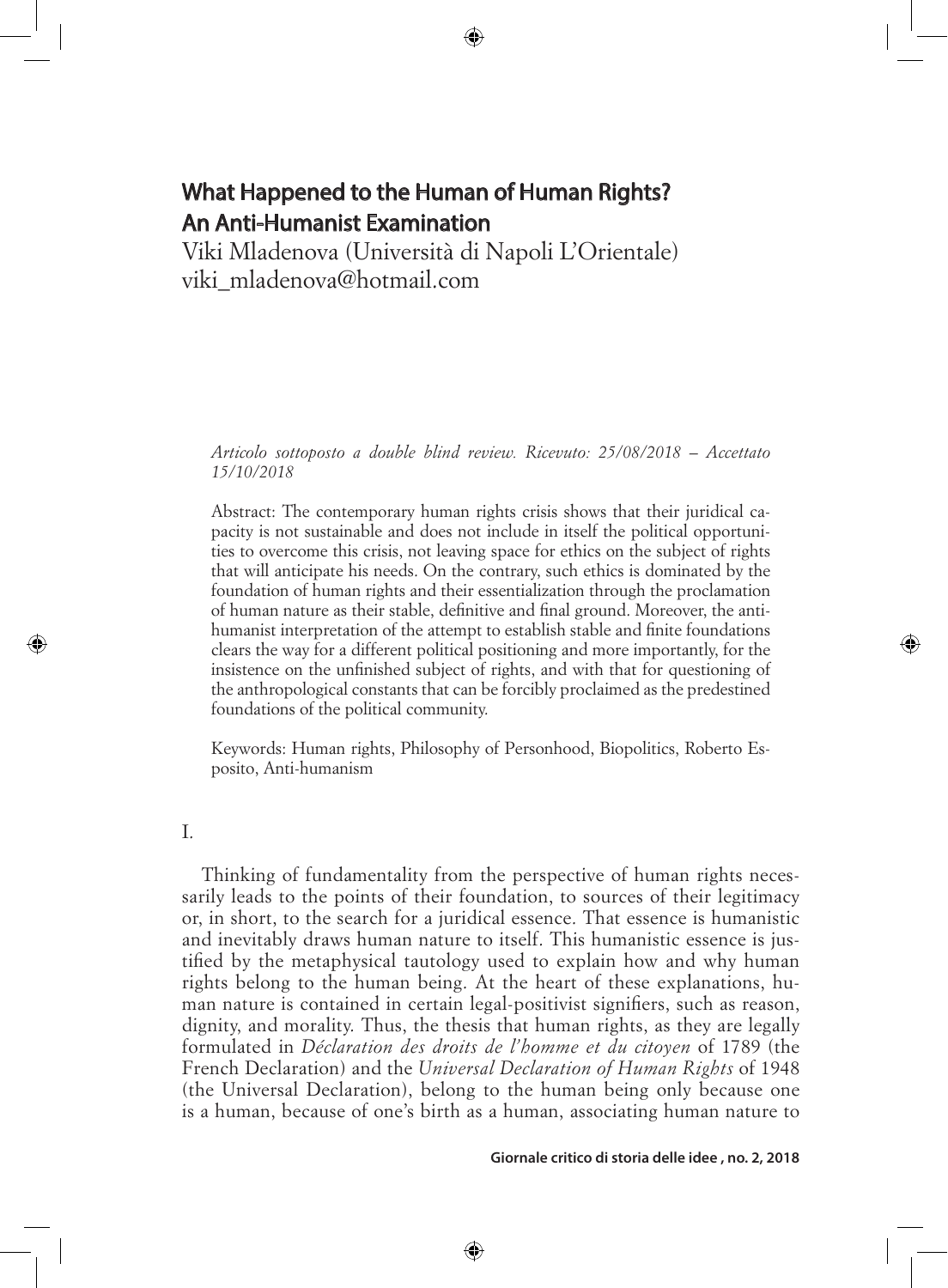⊕

the fundamentality of human rights, determining in it points of foundation, enclosedness, and prescription. However, is this humanist attempt to fixate human nature as source, foundation and essence of the human rights sustainable? The raised question inevitably opens an ontological disruption in the concept of human rights. Their principles are shaken, as are the aforementioned signifiers of human nature, imposed as source of rights. The humanistic assumption that a human being, by his very birth, is entitled to human rights, by virtue of his human nature and its legal-positivist signifiers, as well as the attempt to make this assumption universal, have failed to contribute to a clear protection of human existence or of life itself. On the contrary, they disclosed the existence of original mistakes in the establishment of this universal system of protection. The human being by his very birth is not a subject of law, and human rights do not precede the birth of a human being, nor is he entitled to them if he is not a citizen, that is, if he does not belong to the modern political community or the nation-state. Even in such context of citizenship, human biological existence or the very existence of one's body is channelled through power relations, and only then can one become a subject whose status is legally regulated. Hence, what unites all people is not an assumed common human nature, but the mere biological, corporeal existence as ground for political interventions and for the violence these interventions carry with themselves.

## *Biological Given*

⊕

The founding documents of human rights – the French Declaration and the Universal Declaration – contain a legal presumption of human nature as source of rights, and of birth as the point of their activation. However, the analysis of the first articles of these documents necessarily leads to paradoxes and contradictions, or the so-called original mistakes in the human rights concept<sup>1</sup>. This analysis can be multifaceted, covering different perspectives on this topic and looking for different outcomes, but the focus of this essay will be on life itself, the mere existence and the biological given. First of all, there is the historical aspect of the problem. This refers to the evident historical and political burdens of the two declarations, which have been overlooked in their content and in the imperatives they should enforce. The natural basis of rights, reflected in the notion of everyone being born free and equal, in that sense, has an artificial appeal to an ahistorical human nature, independent from the juridical order and power rela⊕

<sup>&</sup>lt;sup>1</sup> All human beings are both free and equal in dignity and rights. They are endowed with reason and conscience and should act towards one another in a spirit of brotherhood» (*The Universal Declaration of Human Rights*, 1948, Art. 1); «Men are born and remain free and equal in rights» and «The aim of every political association is the preservation of the natural and imprescriptible rights of Man» (*Déclaration des droits de l'homme et du citoyen*, 1789, Art. 1 and 2).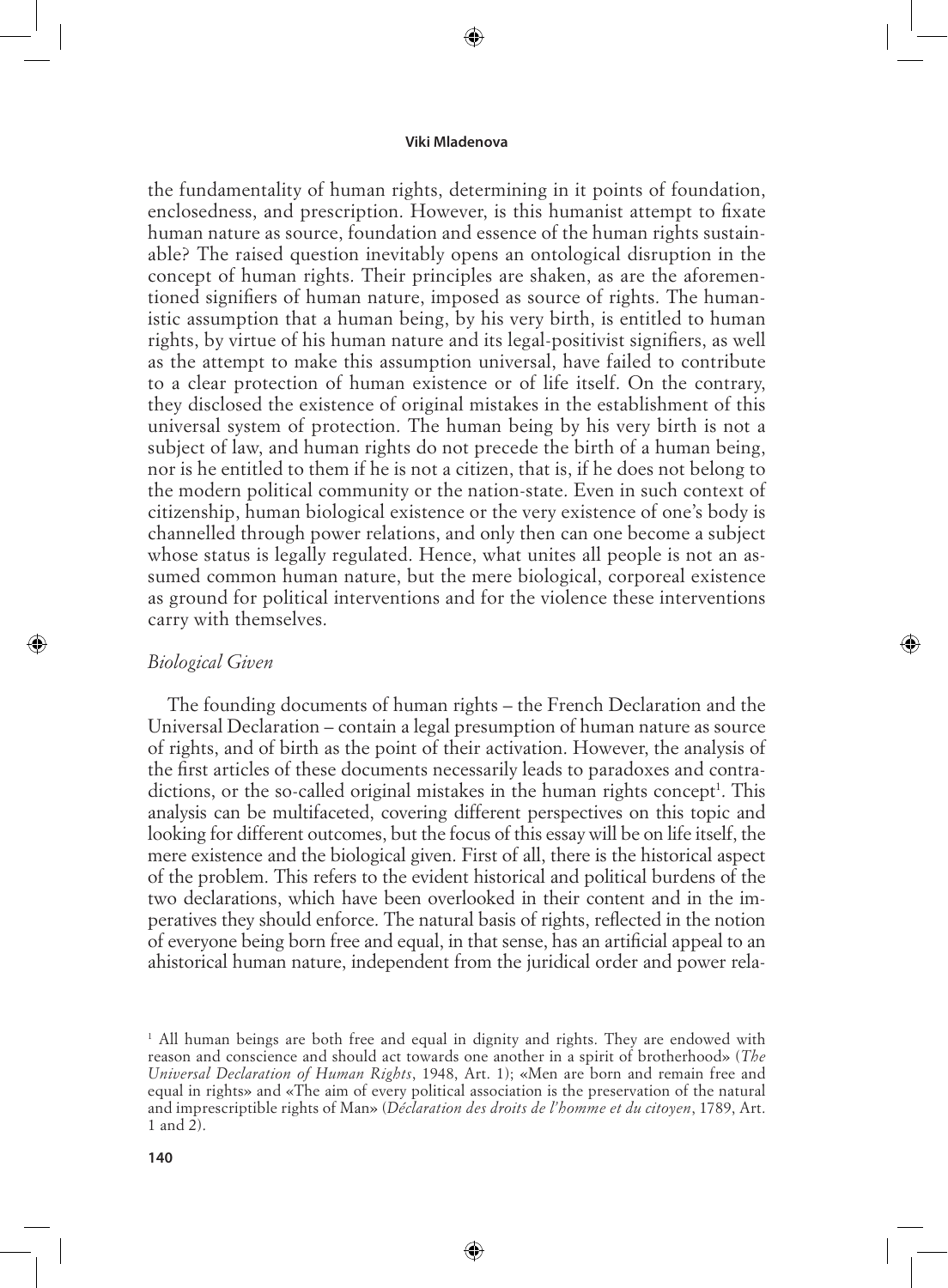⊕

tions, and has an active protective status against dangerous, violent, and exclusionary interventions. Following the positivist logic of the founding documents, to be born is sufficient for the rights to introduce freedom, equality, and dignity in life. In this way, the subject of rights eventually becomes inconceivable and the question – To whom belongs the life of freedom and equal rights granted with birth? – critically reflects the historical events that urged the establishment of the human rights founding documents. This abstract human being who seemed to exist nowhere, reasonably takes the side of the excluded, those who do not form a claimed part, whose life and even death served as a basis for building political communities and maintaining them. In fact, the line starts with the ancient cities (*polis*) and runs until the nation-states or the modern political communities and at the same time the sovereign units, which precisely have the founding documents as their legal center. The genealogical digging into the practices of exclusion and political violence towards the voiceless, invisible, drowned, leads to the obvious rebuttal of the source of «natural, inalienable and sacred» rights, which are proclaimed as such for the first time by the French Declaration. Namely, the greatest political atrocities take place when their objects «lost all other qualities and specific relationships – except that they were still human», that is, when the position of mere existence of being «nothing more than human» is attacked, a position from which the founding documents' requirement of «abstract nakedness of being human» is clearly met. Given some political conditions, it is difficult, concludes Hannah Arendt, bearing in mind the particular political situation of World War II, «to say how the concept of man upon which human rights are based – […] could have helped to find a solution to the problem» of *conditio inhumana*. Despite some inconsistencies, it is clear why Arendt's criticism, articulated only a few years after the adoption of the Universal Declaration, still strongly influences and shapes the critical perspective of this concept, especially with the following thesis:

⊕

If a human being loses his political status, he should, according to the implications of the inborn and inalienable rights of man, come under exactly the situation for which the declarations of such general rights provided. Actually the opposite is the case. It seems that a man who is nothing but a man has lost the very qualities which make it possible for other people to treat him as a fellow-man.<sup>2</sup>

Finally, being nothing more than human reveals two perspectives on the foundations of human rights. The two are mutually misleading one another and show how proclaiming nature or history as a valid source of human rights represents, in fact, a proclamation of a specific political organization. This political organization contains in itself the criteria for designating the subject of rights and its inscription in the juridical order. At the same time, it includes the criteria for exclusion and rejection of the unqualified, mere existence of others: of those

2 H. Arendt, *Origins of Totalitarianism*, Meridian Books, Cleveland 1958, p. 300.

⊕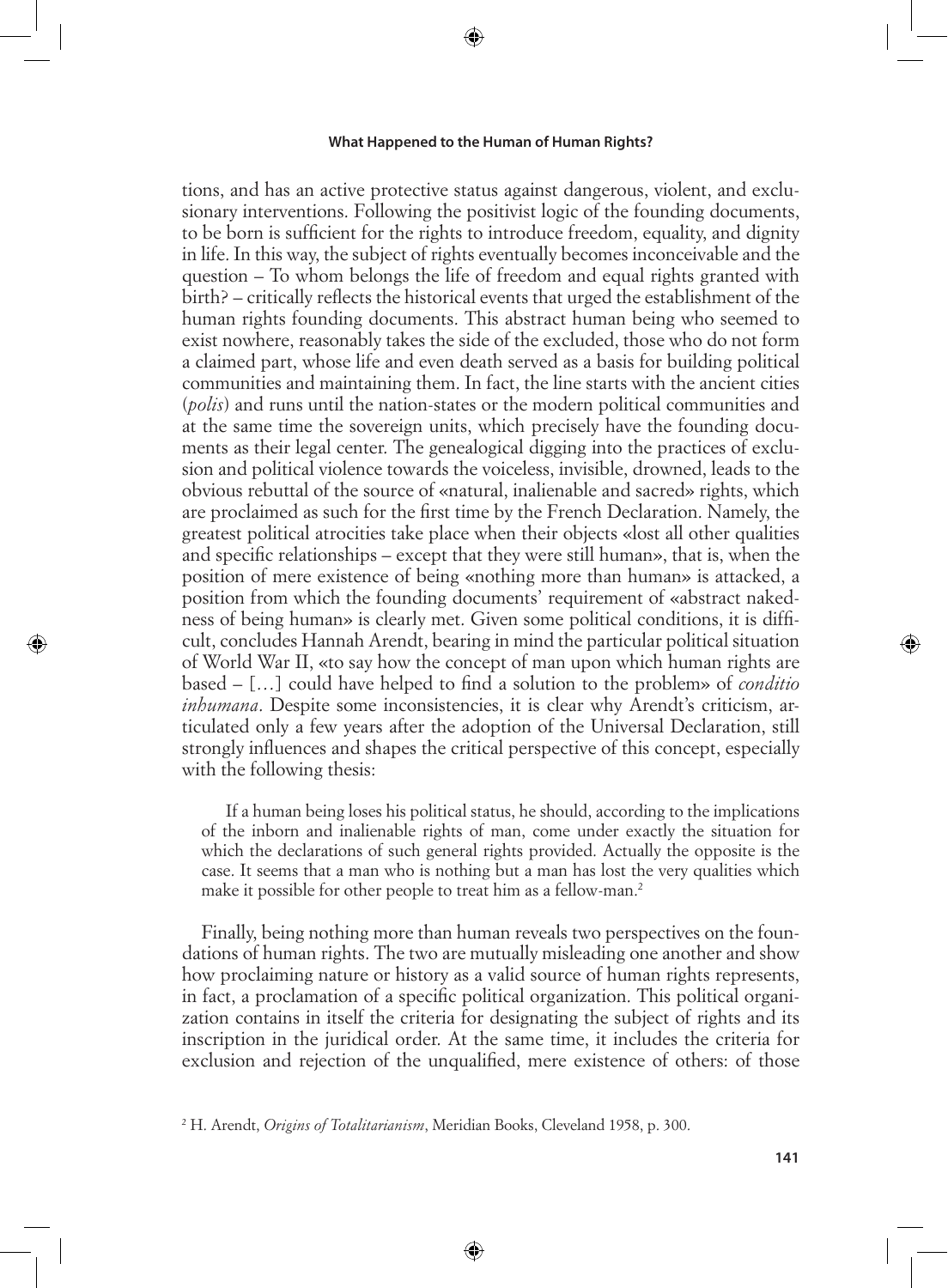⊕

who are not part of the political community, those who don't belong to it, and are neither politically nor juridically affected. Therefore, both proclamations of nature or history as a legal essence or sources of human rights are not fully enclosed and stable. Human rights do not belong to the human essence because of human nature, nor could a person determine their own essence in the course of history and stabilize it as a source of rights. There is no nature that is equated in it and its inner antagonisms do not allow one to refer to a solid substance, or in this case, to a natural substance of human rights, while the search for the source of rights in history undoubtedly leads to the conclusion that rights are dependent on status, social prestige, even on dignity (in the archeological terms of roman political and legal practices or dignity as *dignitas, dignus, dignor*). That law is being hollowed as whole in this sense, means that: «[its] grounding in nature, in the order of creation, in history, in reason, and ultimately in humanity understood as the essence of man, is illusory»<sup>3</sup>. If nature and history as source of rights, or more generally, if the idea of source of rights is revoked, what is left to be pondered and where does the search for a legal essence of human rights end? One of the answers to this question reflects the textual tradition of Michel Foucault, particularly his work on power and the need to think of it differently (à *penser autrement*). The explanation of the productive side of power (that does not conform only to bans, censorship and occupation), of the effects it entails, suggests that in the modern political community, human existence is confronted with the political technology of the body: a body that is intrinsically productive, and gives the mere biological existence a legal and political materiality precisely through the creation of the subject, that is, the person. A human being becomes a subject through power relations. Therefore, human rights are effects of power relations. Having human rights depends on the so-called «micro-physics of power». The former is possible and happens in the closed system of the nation-state, in the city (*polis*), and the citizens or the subjects of law, the human rights-holders, are constrained within the juridical order. Returning to Arendt's interpretation, «the status of subject of rights does not "grow out" of human nature; rather it is a "product" of institutions that are by definition convention and artificial»4 .

⇔

The biological given, faced with the technologies of governmentality and of legal normativization (that is, political biology), has seen horrifying forms of "humanism" throughout Western history: from colonial projects, the horrors of the Third Reich to the *Universal Declaration of Human Rights* of 1948 – all with different implications, and in general, a different understanding of the notion of human and what a human represents, as well as of his adaptation in the political organization. By focusing on The Declaration and how it articulates the biological given, one can notice the insistence on the idea that political and social organization go beyond the categories of citizenship and sovereignty. This

⊕

<sup>3</sup> W. Hamacher, *The One Right No One Ever Has*, Philosophy Today, 61.4, 2017, p. 949.

<sup>4</sup> H. Arendt, *Origins of Totalitarianism*, Meridian Books, Cleveland 1958, p. 58.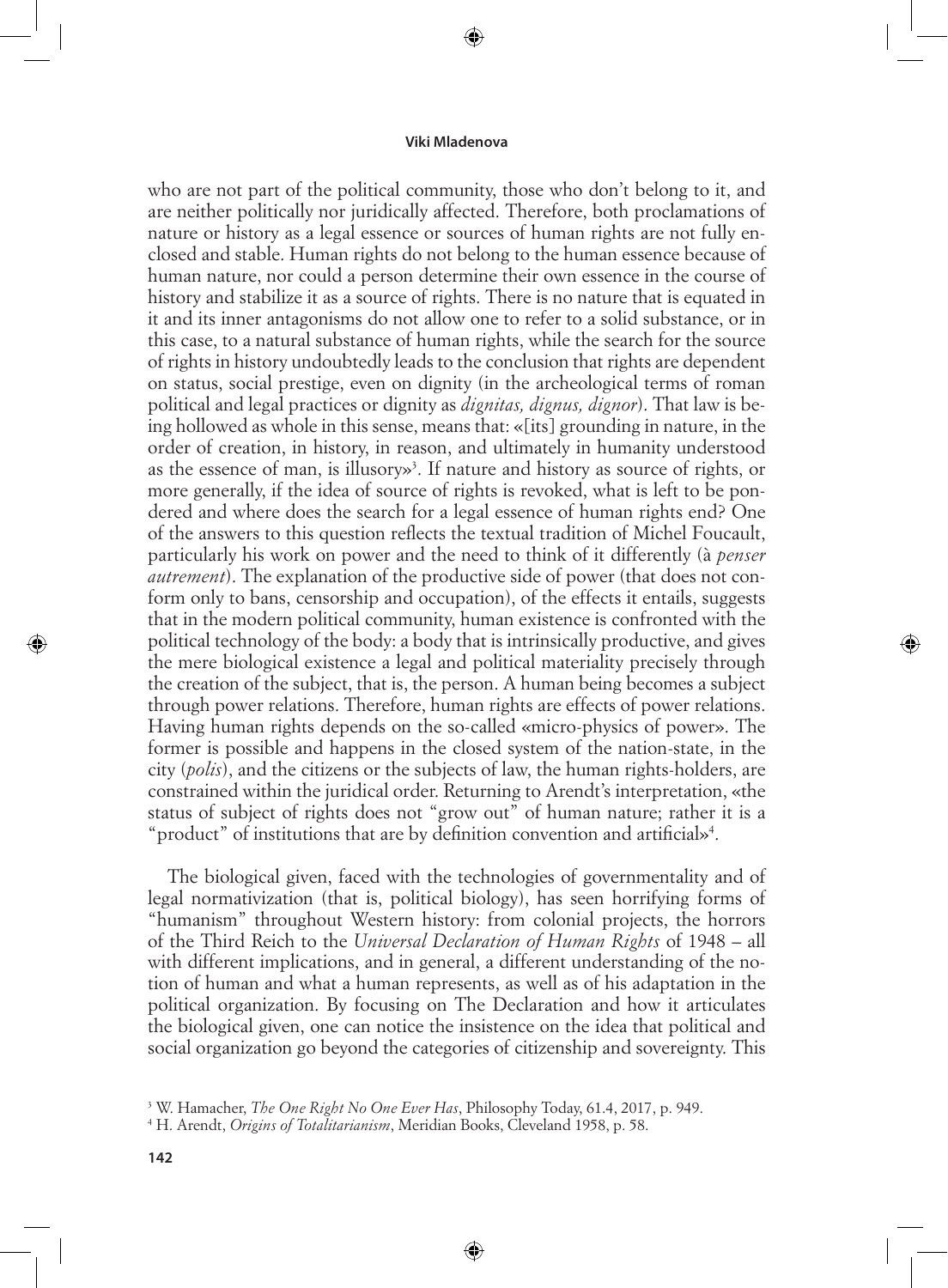⊕

is because it primarily focuses on the biological given, that is, the mere biological existence, or as Roberto Esposito says in his brilliant study of the person and personhood: «[the] biological given pre-existed both and was inalterable in its overall structure»5 . Nonetheless, society builds itself and incorporates the biological given in such way that it is broken down into a material basis of the products of discipline, surveillance, regulation, control, or – all in all – it is broken down into the overall functionality of the dispositif. However, as a stake in the further actions of power and law, the biological raw material does not remain unprocessed. On the contrary, the concept of human rights throws light to the transition from mere biological existence to a product-subject of law and politics. Again, taking into account the political conditions of the 19th and the 20th century, this was done in the following order: the crushing of the subject to the bottom of its own existence – as it was the case of the Nazi camps prisoners – in the democratic world was reversed and thus disqualified, this time according primacy to the subject: «the perfectly understandable reaction of the democratic culture that emerged victorious from the Second World War was to restore some distance between the rational or spiritual element of human beings and their mere corporeal given»<sup>6</sup>.

If we take into account the precision with which Esposito defines the person – «[a] human being is a person precisely because (and only if) it maintains full control over its animal nature $\mathbf{v}^7$  – it is necessary to locate the category through which this transition from a mere biological existence to a subject of law and a human rights holder is made possible.

Again, returning to the analysis of the founding documents of human rights, what was discussed above becomes evident and that category appears in all its obviousness – reason. In the French Declaration, it becomes clear from its full title that there is a fine distinction between and designation of two realities – the corporal one or that of human, and the rational one or that of citizen. On the other hand, in The Universal Declaration this can be remarked through the vocabulary and the chronology of the terms «human being» and «person» in the beginning of Article 1, compared to the rest of the text and the other articles. The human being establishes control over his animal nature, bridles the body, and does so by making inner replicas of the dispositif and its institutions, interiorizing them. Thus, the human being concentrates his own political capacity into the rational reality, by relying on reason. If reason is designated as a legalpositivist threshold where a human being moves towards a subject of law or to a person, then what does the stake in shaping the person represent? Considering the category of personhood as the main analytical tool for understanding this peculiar compound – a human being and a citizen, a body and soul, law and life –

⊕

6 Ivi, p. 87.

⊕

7 Ivi, p. 89.

<sup>5</sup> R. Esposito, *Third Person*, Polity Press, Cambridge 2012, p. 6.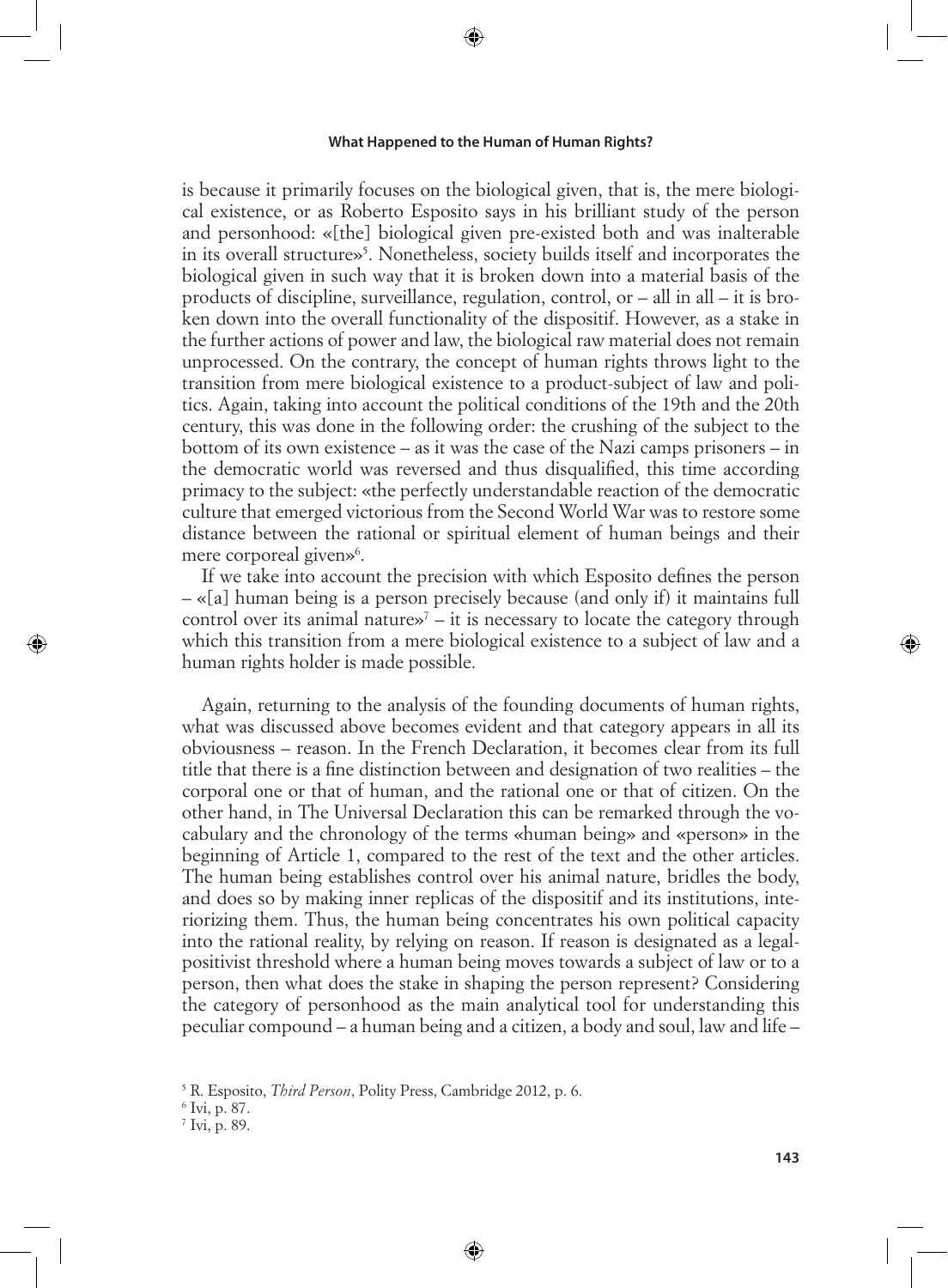⊕

Esposito supports the further discussion that comes forth through the multitude of answers to the last question with the following quote whose extensiveness corresponds to the strong breakthrough made in his book *Terza Persona*:

Divided into a 'life inside' and a 'life outside', into a vegetal life and an animal life, the person is traversed by a power that is foreign to it, which shapes its instincts, emotions, and desires into a form that can no longer be ascribed to a single element. It is as if a nonhuman – something different from and earlier than animal nature itself – had taken up residence in the human being; or as if it had always been there, with dissolutive effects on the personal modality of this being. From this moment on, the role of politics – now inevitably biopolitics – will no longer be to define the relationship between human beings as much as to identify the precise point at which the frontier is located between what is human and what, inside the human itself, is other than human.<sup>8</sup>

#### *Property*

⊕

After analyzing some indicative terms from the first articles of the founding declarations, such as «birth», «human being» and «reason» it appears challenging to further analyze property as a political category.

⊕

Having rights is the political syntax through which the daily, material references to basic human rights commitments can be articulated in the documents important for their guarantee. The subject of rights establishes a relation with them, searching for the political force circulating in the community, and at the same time emphasizing the community's own juridical basis, precisely through appropriation, that is, the relation of possession, or property in general. Rights *as* property point out the way in which the subject previously possesses his private right of ownership, or the order of appropriations in which the subject of rights or the person is formulated. The formulation of the subject of rights, taking into account the Western-centric definition and its translation into the main documents that guarantee the international validity of rights, once again, is clearly related to the terms used in those documents – dignity, reason, morality. Therefore, what is the relation of property to those legal-positivist signifiers and what does this mean for the subject of rights or the person? The tradition of the Enlightenment introduces the topic of property in the discussions on the subject of rights and human rights in a less naive way than John Locke manages to defend property as an affirmative political category: «every Man has a *Property* in his own Person. This no Body has any Right to but himself»<sup>9</sup>.

There are two important aspects of this inclination to property as a political category: the subject can introduce the person in the political life and, by establishing ownership over it, it can participate in the political arena; however, the mechanism of domination and exclusion is activated as a byproduct. The latter

<sup>8</sup> Ivi, p. 24.

<sup>9</sup> J. Locke, *Two Treaties of Government*, Cambridge University Press, Cambridge 1988, p. 287.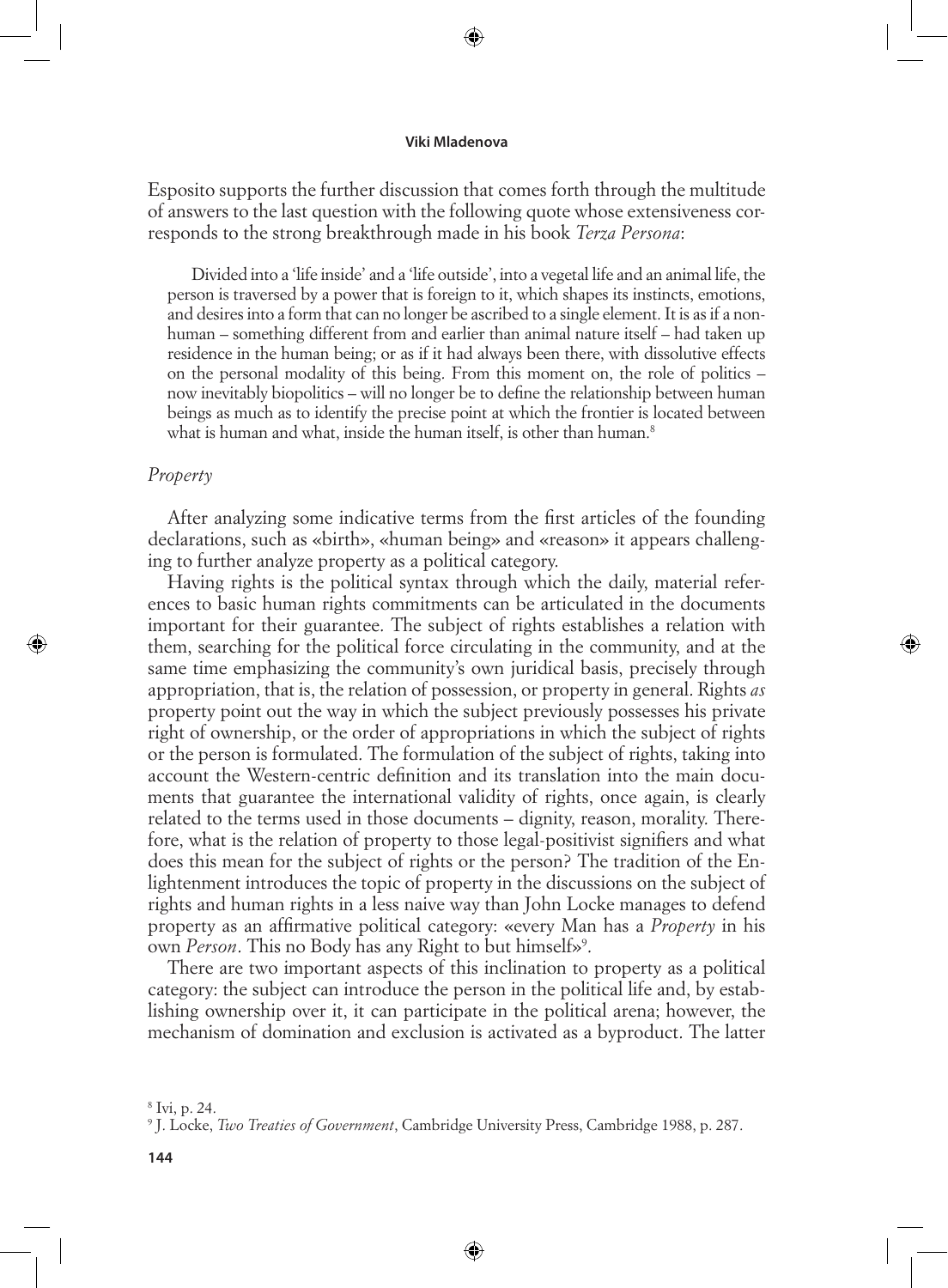⊕

refers to a dangerous model, the one of the *polis*, a model that calls for a form of life not politically qualified  $(z)$  – that is, life itself or Arendt's abstract nakedness of being human – is excluded, put under control and disciplined. To be in control of one's own personhood means, first of all, to establish control over the source of mere life – the body – and this objectification of the body is included, and even clearly required in the documents that founded the human rights system. Namely, the replica of the *polis* model, now more intrusive as an internal mechanism of domination and exclusion, in order to ensure the subject of rights precisely required by the legal positivism, reveals the property–person relation.

[T]he body – over which the person exercises his or her proprietary dominion – is thought of as thing, as a bodily thing or a reified body. Therefore in each individual the dispositif of the person works at the same time toward personalization (in the rational part) and toward depersonalization (in the animal or bodily part).10

The concept of having rights or property as a formulating category for the subject of rights does not take place under conditions of protection and wellbeing. On the contrary, having rights implies participation in the system that guarantees those rights and the position of the subjects is reflected in the fact that they «decide not only to "use" their rights but also to build such and such a case for the verification of  $[power] \gg 11$ . The cases of affirmation of the power, which establishes and assigns the rights seen through the prism of the property–personhood relationship, reveal that the subject is exposed to the effects of power, and by preserving the part of reason as a signifier that corresponds to the legal-positivist logic of the distribution of rights, in fact, simultaneously leaves his body and opens it as a space for interventions of power, thus the scar of verification of power remains on the body.

# *Dispositif of the Person*

⊕

The third complexity that will be presented in this text concerns the intercept, gap and collision of the two parts – human nature and subjectivation – when the person emerges as the exclusionary subject of rights. This part can be completely exhausted through Roberto Esposito's aforementioned work on person and personhood. In his book *Terza Persona*, he elaborates that, from the perspective of difference between the human being as a biological being and as a subject, the unique field on which these two aspects of existence can overlap is personhood. He chooses personhood because it includes the universal possibility of overlapping of the two spheres of law and humanity since, as he points out, human rights are understandable and at the same time critically examined through the lexicon

10 R. Esposito, *Third Person*, Polity Press, Cambridge 2012, p. 92.

11 J. Rancière, *Who is the Subject of the Rights of Man?*, The South Atlantic Quarterly 103:2/3, 2004, p. 303.

⊕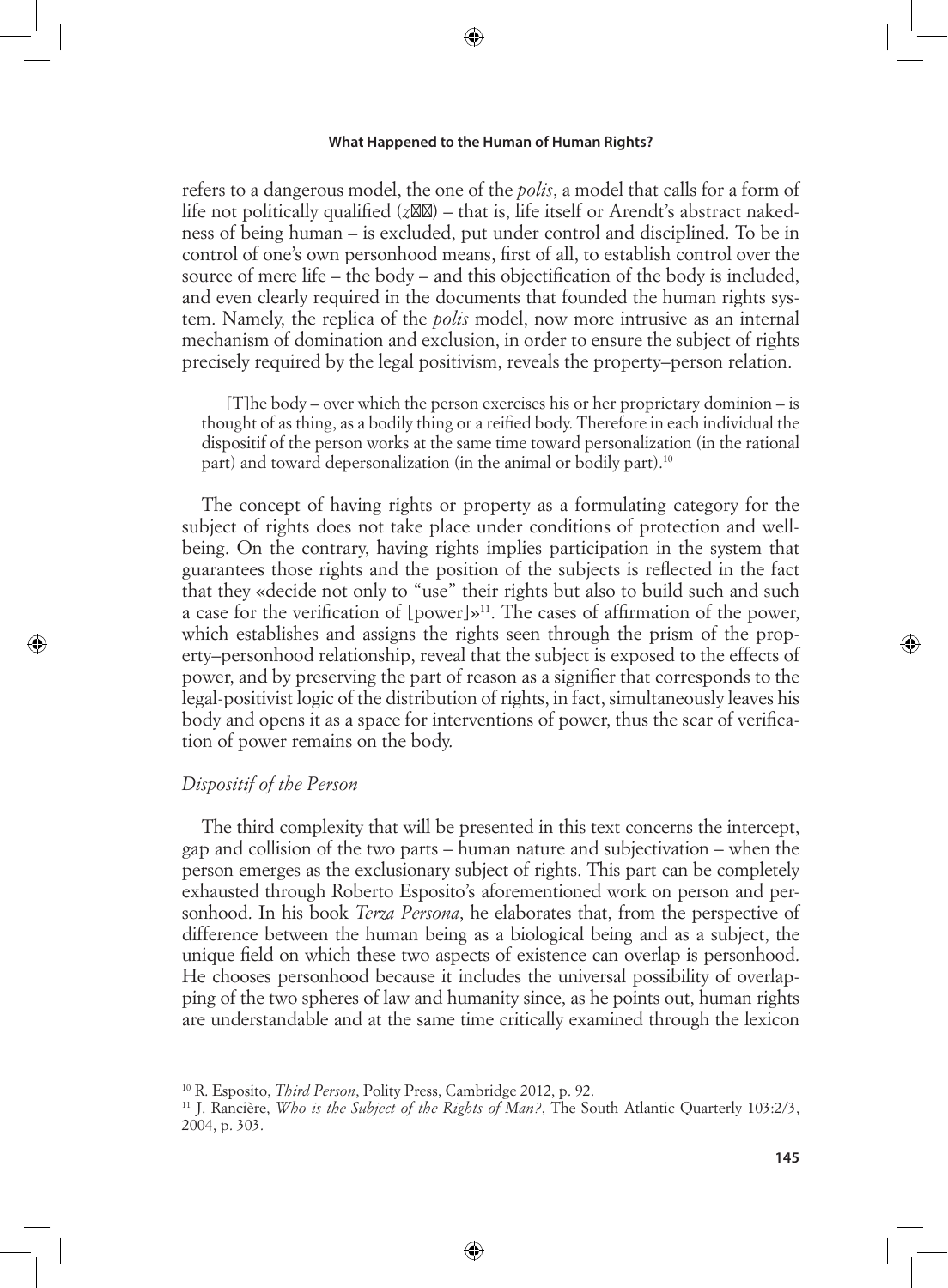⊕

of personhood. With an emphasis on the separational capacity embodied through various forms of life, Esposito states that personhood is the best candidate for the ongoing battles of our time and can be pivotal in answering the question – Who is the subject of human rights? From the perspective of human nature, working with person and personhood, Esposito explains that, again, one can recognize the internal dynamics of hierarchy, subordination and separation, which are imposed with the need for agreeing on a unified source, a ground for the legitimization of human rights, namely by occupying human nature as a juridical essence. Through juridization of human rights, the law determines what a human being presents and what in a human being is human, especially taking into account the person whose status has now been extended (at least legally, but not in reality) to all living beings who have reason and dignity. Reason as a legal-positivist signifier, in this sense, disrupts the human being, because it emphasizes that, apart from the body, there should also be something superior to the biological given and the corporeal experiences. Thus, rather than being inherent to the entirety of the human being, subjective rights apply «only to the upper part, which is rational or spiritual in nature, exercising its dominion over the remaining area, which is devoid of these characteristics and therefore thrust into the regime of objecthood»12. This means that the question – What is a human? – corresponds to legal-positivist signifiers such as reason, sublimated in human nature and then turned into a juridical essence of human existence. If we look back on to *zoon politikon* and Aristotle's allocation of the animal in the human: the rational animal and the objectivising animal or bodily (corporeal) characteristic of the rational subject, Esposito concludes that having rights means having personhood. Personhood in this sense can be understood as a relation that consists of various and numerous effects, which are organized in a performative totality. The previous is visible in the two realities of the «person as an artificial entity and the human as a natural being, whom the status of person may or may not befit»13 or in what Esposito calls dispositif of the person. And the dispositif of the person is functioning as an internalized *ius proprium*, since:

⊕

[t]o be the owner of a body, the person cannot be coextensive with it', but there is an imposed obligation for the owner to produce a separational difference to maintain itself as a holder of rights, to fit to the juridical essence and the legal-positivist signifiers or to exist exclusionary as a person – specifically defined by the distance that separates it from the body.14

Once again Esposito, extensively:

It might be said that the rights claimed for the legal personality have as their object its selfsame subject, and that they are consequently the most contradictory expression

⊕

13 Ivi, p. 9.

<sup>12</sup> R. Esposito, *Third Person*, Polity Press, Cambridge, 2012, p. 11.

<sup>14</sup> Ivi*,* p. 13.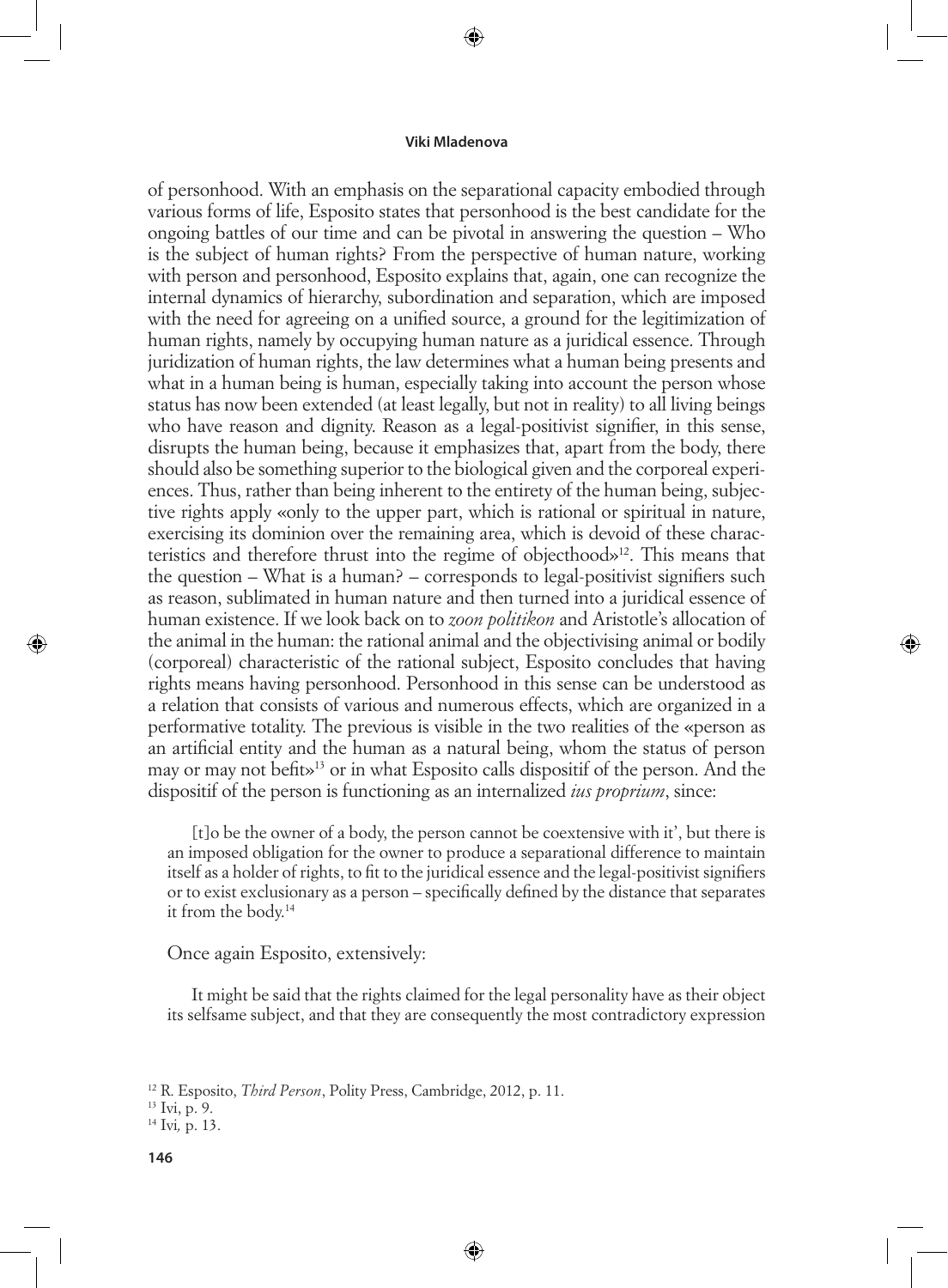⊕

of the logical dispositif that assigns to the subject the property – and therefore the objectification – of itself. But this is exactly how the dualism that was supposed to be overcome ended up being reintroduced, only in an even more powerful form. Far from disappearing, the splitting action penetrated from the outside inside, dividing the human being into two areas: a biological body and a site of legal imputation, the first being subjected to the discretionary control of the second. Once again, and perhaps even more than before, the person is not the same as the human being in its entirety. The person is actually superimposed onto the human being – but also juxtaposed with it – as an artificial product of the very law that defines it as such.<sup>15</sup>

Finally, from aspect of the subject of rights, that is, from the dissolution of the same to the difference between a human being and a person, Esposito believes that personhood is not a lexical novelty, but a «formal construct» and that is stabilized in the logic of citizenship already visible in the ancient mechanisms of delimiting the reality of the person, and at the same time «with the exclusion it establishes toward those who lack it». Esposito's thesis is based on the failure of The Universal Declaration to fill in the rupture, or «separating filter», between man and citizen, clearly outlined in The French Declaration, and even previously with the separation in Roman jurisprudence between *homo* and *persona*. Esposito supports the same thesis with the legacy of the objectifying formalism of Roman law and the differentiating legal definition of the status that the slaves had along with the other subordinates (*alieni iuris*) and the free people (*ingenui*).

## II. *Whose birth?*

⊕

The philosophy of the person, when it comes to human rights, unambiguously leads us to some of Simone Weil's ideas regarding exactly the person. In her essay *La personne et le sacré*, she concludes that what is meant by human rights since 1789 with The French Declaration cannot «fulfil the role assigned to it» because of its «intrinsic inadequacy», namely, it collides with the need to define the meaning of human personality. According to Weil, this is precisely the problem, because the attempt to define human personality, at a level that further coincides with «public morality», «opens the door to every kind of tyranny».

For the full expression of personality depends upon its being inflated by social prestige; it is a social privilege. No one mentions this to the masses when haranguing them about personal rights. They are told the opposite; and their minds have not enough analytic power to perceive this truth clearly for themselves. But they feel it; their everyday experience makes them certain of it.16

⊕

 $15$  Ivi, p. 83.

<sup>16</sup> S. Weil, *Anthology*, Penguin, London, 2005, p. 84.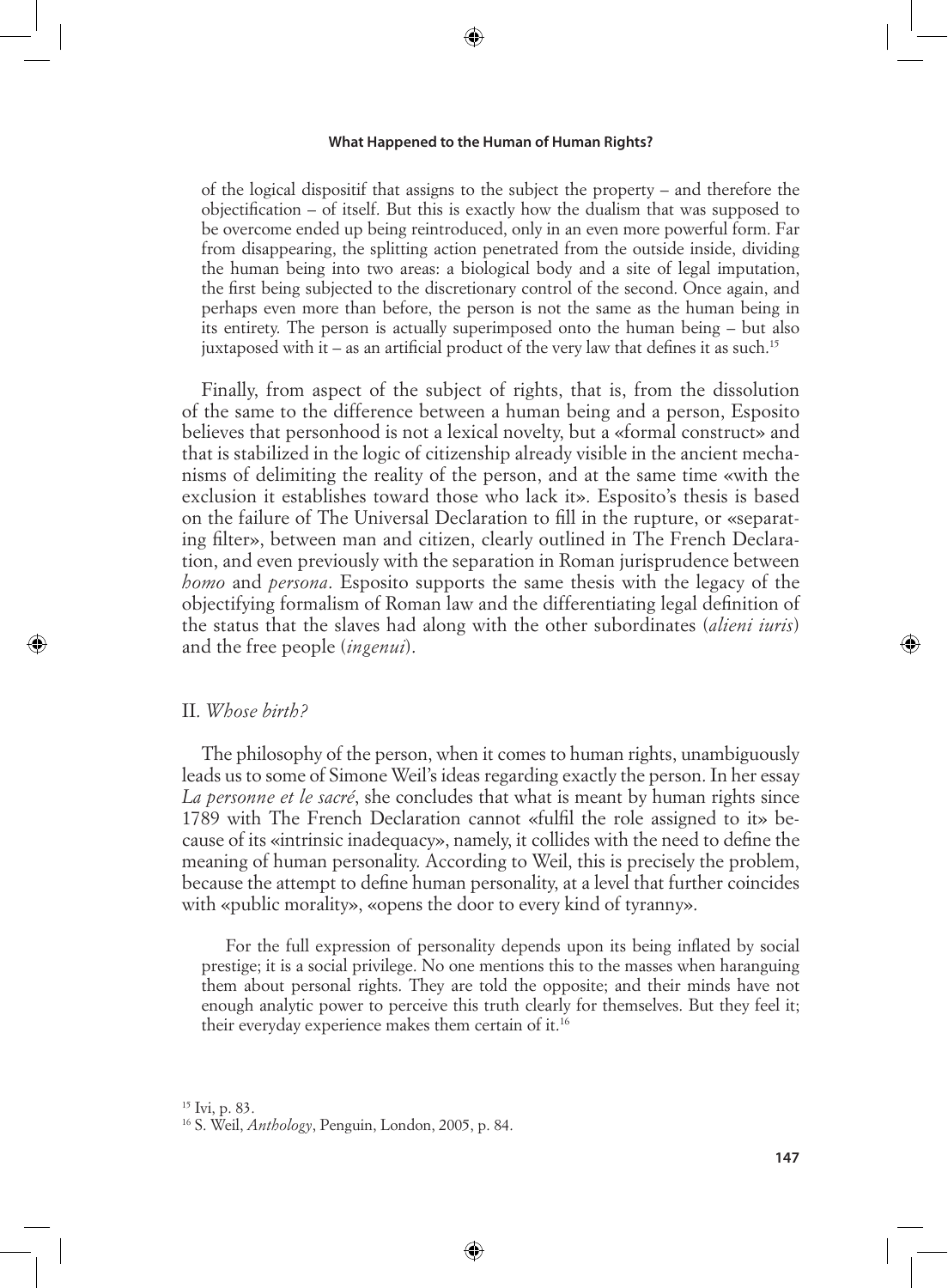⊕

The dichotomy – person versus social prestige – turns the commitment to human rights into an absurd commitment, because it necessarily leads to inequality. In this way, Weil points out that the subordination of a person to any collectivity (e.g. the nation) is a «mechanical fact», which complies with the same order where the gram is a smaller unit than the kilogram. In that sense, such submission to the collective shows that a person cannot enjoy certain natural rights, especially if their source lies in the higher, dominant unit of measurement that subjugates, as is the case of the gram versus the kilogram. «There is something sacred in every man, but it is not his person. Nor yet is it the human personality. It is this [human] no more and no  $less<sup>17</sup>$  – these sentences of Weil, in a touching way, are a first move towards the claim that one is nothing more than human. It is from this position that the force that tightens and fixes, corresponding to the essentialist, fundamental understanding of human nature, should be unburdened from the political community and the political capacity, contaminated with its juridical form of rights.

Again, in the light of the first few amendments to the two Declarations regarding the presupposition of birth in order to assign rights to one's existence, following Weil's logic about the subjugating order of the kilogram and the gram, the question that is posed– Whose birth? – validates the concept of rights. The aforementioned dichotomy of body – biological given or mere existence of this human that is nothing more than human – versus the person, traces a possible direction towards an answer to this question. We have seen that mere existence or the biological given are to be considered useless in an organized community whose identifying language is the one of the law and that, actually, one's existence is subjected to the juridical order by attaching reason to it: reason works thus as a legal tool to assign legal subjectivity and by that, rights and social prestige or dignity. Therefore, the birth of the human as nothing more than human can be recognized and disciplined or, in legal terms, *normativized* and can be transformed into a legally useful form of life only in certain conditions, that of the *polis*, the nation or any other sovereign unit. Only in these conditions is the assigning of rights possible, and the figure of the refugee as a limit-concept reopens the perspective that statelessness is equal to rightlessness. By allocating rights according to nationality, we are faced once again with the problem of the presupposition of birth following the order of the kilogram and the gram, since the birth of bare life can be a legal basis for existence only if already measured in the higher unit, i.e. the birth of the nation. Although heading from the other direction, the Arendtian formula of the decline of the nation-state and the end of the rights of man discovers this destiny of human rights: the birth of a bare life, the existing of the biological given and the birth of a human that has no other qualities but being a human is of no juridical use if not being at the same

⊕

⊕

17 Ivi, p. 70.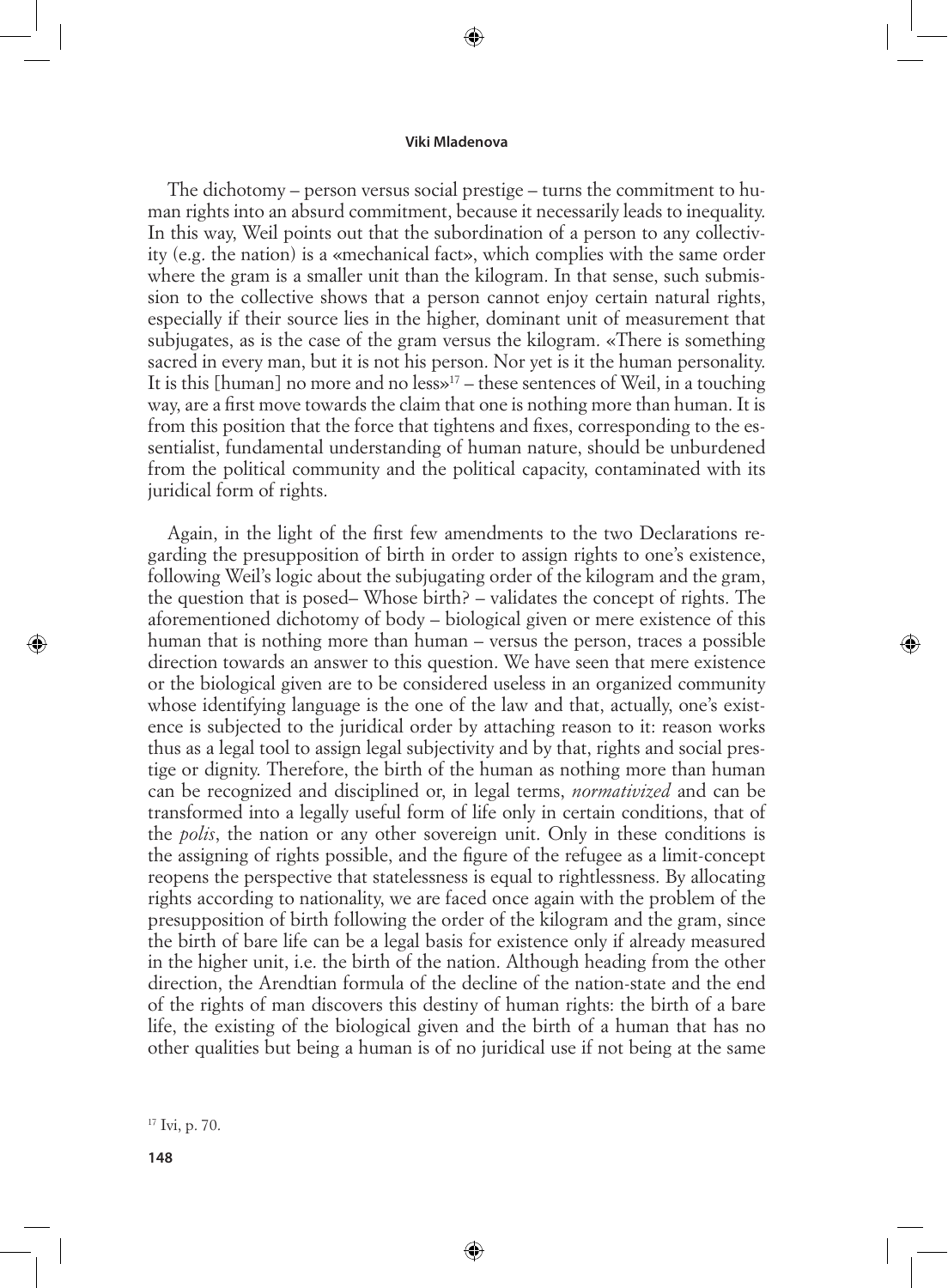⊕

time the foundation of sovereignty or if not giving birth also to the nation. The inscription of the biological given or the bare life in the political-juridical order of the nation-state is the answer to the question 'Whose birth?' and only in this way does it validate the concept of rights, since the birth of the nation (*natio, nascita*) opens the possibility for the so-called sacred and inalienable rights to be protected. What appears here is that «*birth* (*nascita*) comes into being immediately as *nation*, so that there may not be any difference between the two moments», while rights are «attributed to the human being only to the degree to which he or she is the immediately vanishing presupposition... of the citizen»<sup>18</sup>. The interconnection between human life and the life of the community, mentioned before through the model of nation-state, exists as such and on its stability was insisted already with the first-western organized political communities or the antique *polis*. The interceding force of human nature, although cannot be grasped as a unified, enclosed and homogeneous matter, is activated when the overlapping of life with a sovereign unit, or in this case the *polis*, constitutes an order. The key transformation of life, even of the artificially defined human nature, is happening in the framework of this order; since for the former to be constituted, life needs to be settled in strictly controlled forms. The human that is nothing more than human doesn't incorporate in itself the political attributes of the community, his subjectivity is not already drawn in the sphere of law in which norms and punishments, through reason, are enforced and respected; on the contrary, he still represents an untamed life force which as such cannot be of use for the sovereign unit, but always stands on the threshold of appropriation (*ius utendi et abutendi*). Hence, the principle of exclusion toils through the cracks of the overlapped space in which the human and the sovereign unit are resting in the same birth, as already familiar: the political livelihood in the *polis*  was not reachable for all and excluded a multitude of lives as the ones of women, slaves, noncitizens. The order, therefore, organizes life through difference that contains violence in itself and the prospect of living differently (divided) pushes towards the likelihood when some are living a true and a full life, only as a result of others who are not taking part in the community and because of that are living lives that are not true and full.

«The polis, or political association, is the crown: it completes and fulfils the nature of man: it is thus natural to him, and he is himself "naturally a polis-animal"; it is also prior to him, in the sense that it is the presupposition of his true and full life»19. Aristotle's attempt to draw the *polis* in making human nature perfect, as already analysed in a specific framework of manhood and politics, opens a series of problems for the ones without a part in the community or those who do not live true and full lives: the noncitizens, the not 'fully human' creatures or female and male slaves, women etc. «Aristotle cannot start with just any member of the

⊕

⊕

<sup>18</sup> G. Agamben, *Beyond Human Rights*, Open No.15, 2008, p. 93.

<sup>19</sup> Aristotle, *Politics*, Oxford University Press, Oxford 1995, p. 8.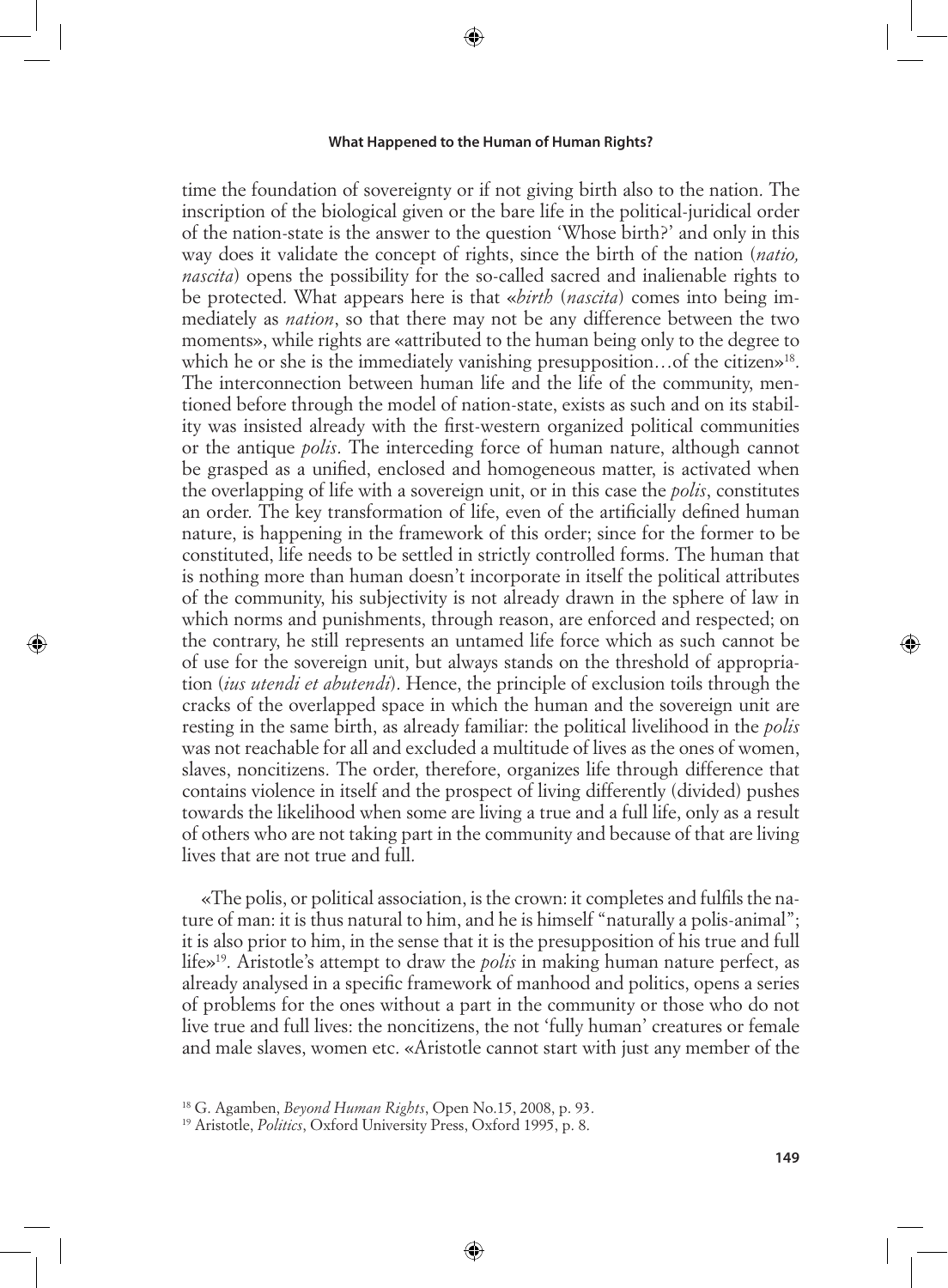⊕

population; while the polis exists for the perfection of man's political nature, this perfection or this nature does not extend to all men, let alone all individuals»20. In this difference or better said division that emerges between the living forms of full and true lives contrasted with the ones that are not calculated in the perfection performance of the *polis*, we can discover the dynamic of ruling over or that of hierarchy and domination. It is precisely this dynamic that throws us back to the argumentation of the dispositif of the person, since the division of a ruling element against a ruled one strings itself in the area of rational over irrational rule, soul or the upper part of the human that pursues its virtuosity over the body. By these ontological claims, the prevalent order of the *polis* and the actual order of the nation-state are using the superiority of reason, formulating it as a required legal site of rights and liberties. «The supremacy of [reason] is the basis for phenomena as far-reaching as man's domination of all earthly things...and as particular as a specific master's command of his slave»<sup>21</sup>.

# III. *Beyond subjective and towards intersubjective rights*

Human rights provide a coherent system of knowledge (*connaissance*) about the human and its nature, insofar as we understand knowledge as conforming to a set of rules and the concept of human rights as a mechanism of power. Additionally, if we proceed with examining the conditions of health and vitality of the one fundamentally declared basis of this concept – life itself, we are faced with a system of knowledge that enables certain forms of life and by that a division of what a (healthy and vital) life could possibly mean. Extending the anti-humanist examination towards the principle of human rights or to their most superior one, that of universality, it becomes traceable how this knowledge about human life is shown through power relations that take humans as living beings as their objects and through modes of subjectification, but also through the various biopolitical combinations of these three elements that disrupt the principle of universality of human rights, exactly on the level of vital life processes. Therefore, taking into consideration the human genome, used in state projects, by the pharmaceutical and biomedical industry for a genomic strategy for diagnosis and drug development, the population differences are being shaped in a systematically racial way. The question 'Whose birth?', put in another critical framework of examining the principle of universality, has its extension in the question 'Whose genome?', since: «[t]he science itself, and the recognition of the variability of the human genome…immediately open[s] up a new way of conceptualizing population differences – in terms of geography and ancestry – at the molecular level».<sup>22</sup> There are factors that interact in producing a divided sense of what life is, and of reasoning

⊕

⊕

<sup>20</sup> W. Brown, *Manhood and Politics*, Rowman and Littlefield Published, Totowa 1988, p. 35.

<sup>21</sup> *Ibidem*, p. 39.

<sup>22</sup> N. Rose and P. Rabinow, *Biopower Today*, BioSocieties 1, 2006, p. 207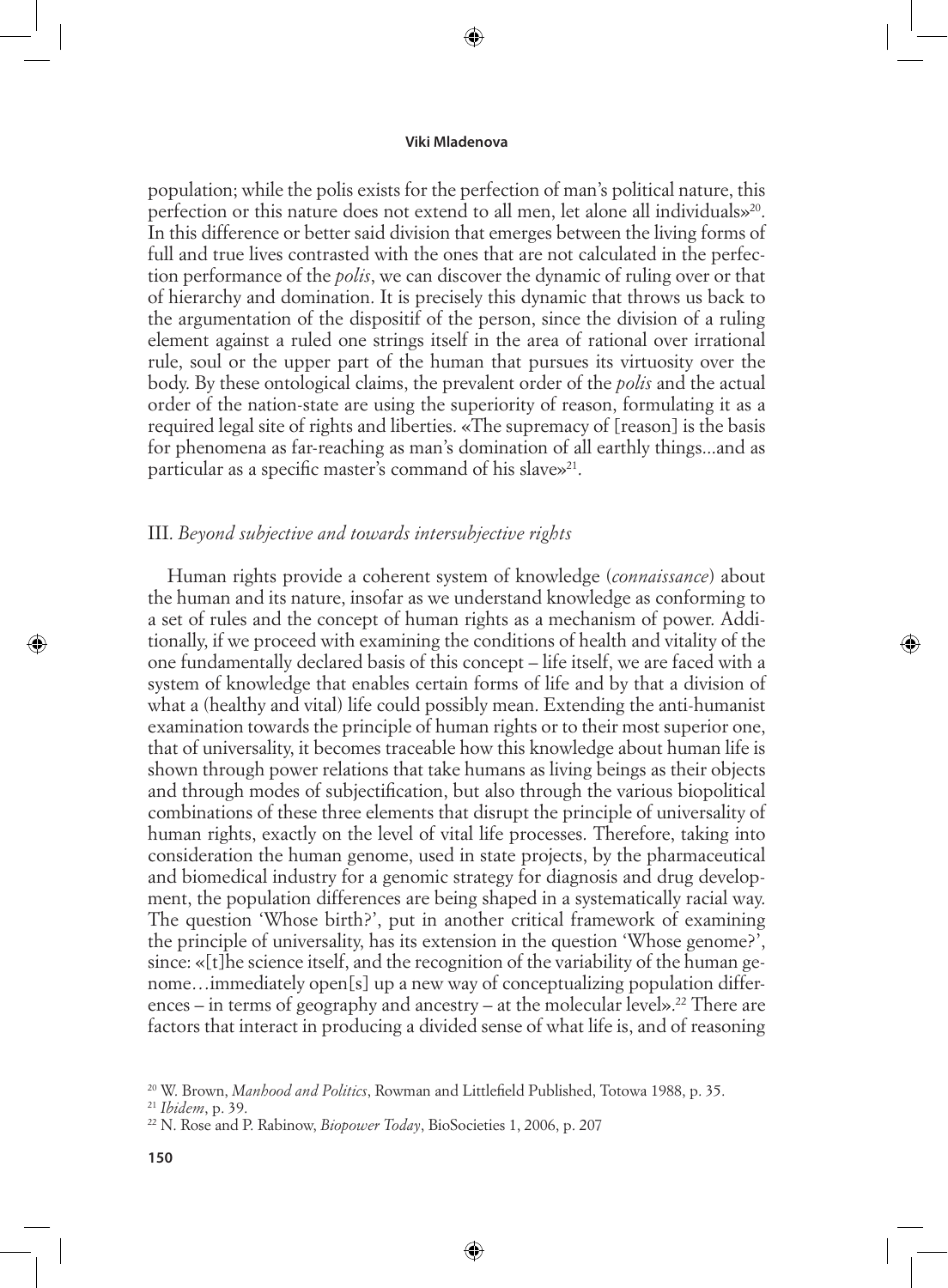⊕

about vitality and health. Although on a very open level, the principle of universality strives to overwhelm this division, the other way around only tightens the exclusion and the estimation of some lives as livable and some not. The universal idiom of human rights is actually driven by this system of knowledge that functions with the other two elements (i.e. power and subjectification) and their various combinations; it means that the knowledge for the human and its nature is necessarily addicted to an «idea or model of humanity…and now this idea of man has become normative, self-evident, and is supposed to be universal»23. This idea shows how humanism is employed by the concept of human rights. Humanism, or this idea of universal human rights, is requiring from its subject to be encapsulated in a normative and self-evident status, rigidly regulating the possibilities of the frontiers of freedom, but also regulating another and opposing set of affective and experienced knowledge or genealogy that is related to «the arbitrariness of institutions» and to resistance aiming for a «space of freedom we can still enjoy and how many changes can still be made». In this sense, it is very important to note that the subject of rights should not incorporate some «universal necessities in human existence». The previous constellation is opting towards a stabilized, strictly defined and a finished subject, not an unfinished subject of power relations that can be politically positioned in the inventions of our future that are more than we can imagine in humanism.

The presupposition that subjective rights are a juridical representation of the universal necessities in human existence, as we have seen through the dispositif of the person, is dangerous on a twofold level: first, it struggles against the plurality of experiences and how they can be embodied in different forms-of-life, but also in communities other than the sovereign units from antiquity to modern times; second, by using reason as a legal tool for unifying the experience that incorporates the universal necessities. The disembodied reason is humanism's subject of human rights, and subjective rights are the framework in which this disembodied reason serves as a referential point for systems of knowledge and of power or overall for the established order. Other political or equally ontological and ethical landscapes of beings and communities and social ties (*cum*) are possible, since human beings by themselves are not reduced to «this or that substance, this or that destiny»24. Deactivating the humanistic presupposition for human nature as a «foundational recourse, an escape within a pure form»<sup>25</sup> means that the search for other possible social imaginaries is going beyond the stillness of foundation, principle of ruling and by that of becoming (*arche*). The space of the common opens up as dynamic for the experience and transformative for the

⊕

⊕

⇔

<sup>23</sup> M. Foucault, *Truth, Power, Self*, in L.H. Martin et al, *Technologies of the Self: A Seminar with Michel Foucault*, Tavistock, London, 1988, p. 15 24 G. Agamben, *The Coming Community*, University of Minnesota Press, Minneapolis, 1993, p. 42

<sup>25</sup> M. Foucault, *What is a Critique?* in S. Lotringer (ed.), *The Politics of Truth*, Semiotext(e), Los Angeles, 2007, p. 63